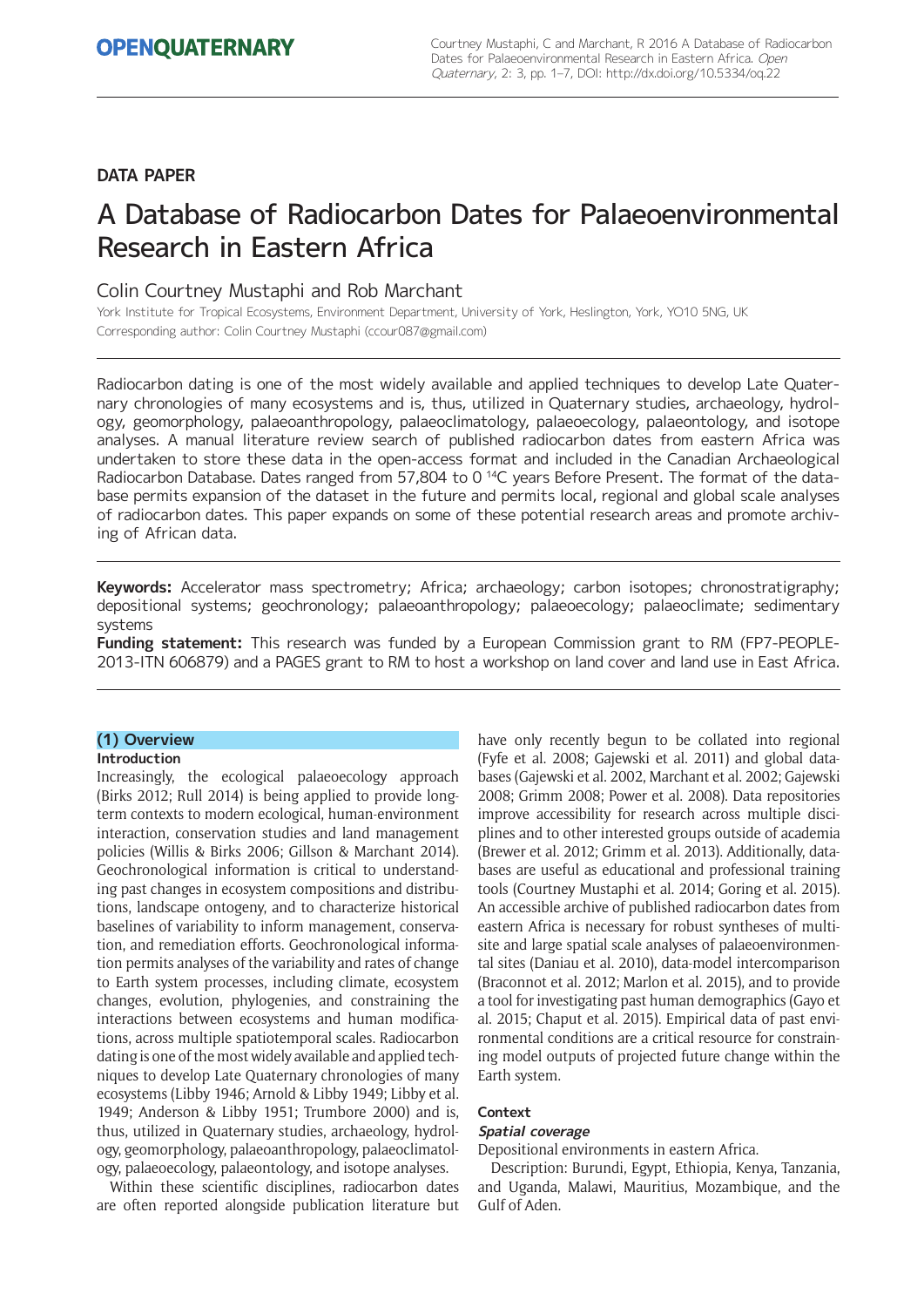Northern boundary: 22.692141 Southern boundary: -22.231519 Eastern boundary: 57.518249 Western boundary: 29.083309

## **Temporal coverage**

The spread of radiocarbon dates ranged from 57,804 14C yr BP to modern radiocarbon ages (1950 common era; 0 calibrated years BP). BP, before present.

# **(2) Methods**

A manual literature search was conducted and published radiocarbon dates were entered from palaeoenvironmental studies, including palaeoclimatological, palaeoecological, environmental archaeology and palaeontological sources. Dates were collected from geologic (carbonaceous sediments, plant macroremains); anthropogenic (hearths, fire pits, and pottery); and faunal remains (eggshell, bone, dung). Other sources of dated material are noted in the data files. Dates from study sites required published coordinates and details pertaining to common radiocarbon dating reporting, such as laboratory code identifiers, radiocarbon ages and errors (Stuiver & Polach 1977; Van der Plicht & Hogg 2006; Millard 2014).

#### **Steps**

The vast majority of dates were entered in the database manually from tables in published literature or data sources. The data upload template has minimum requirements, including the identifier code supplied by the laboratory, the material dated, geographic coordinates, and the radiocarbon age with associated  $1\sigma$  dating error.

Conforming to CARD criteria, publications that did not present radiocarbon laboratory identification codes were assigned as 'LUNK-000' or 'LLUNK-000' that can be updated in the future ( $n = 6$ ). In cases where the  $\delta^{13}$ C values were not recorded alongside radiocarbon dates ( $n = 392$ ), the values were estimated as: −27‰ for peat, bulk sediment, picked organic samples, and dung; −25‰ for wood and charcoal; −10‰ for bone apatite; and 0‰ for marine shells and foraminifera. These values can also be updated if needed and are noted as assayed, estimated, or measured. Modern radiocarbon dates were inputted as 0±0<sup>14</sup>C vr BP and users are referred to the data source reference.

# **Sampling strategy**

## **Quality Control**

Used the data input template (version 1.3; 29 September, 2015) of the CARD 2.0 database.

## **Constraints**

## **(3) Dataset description**

Radiocarbon dates ( $n = 793$ ) were tabulated primarily from geologic settings ( $n = 763$ ), archaeological ( $n = 23$ ) and palaeontological ( $n = 7$ ). Sixty eight study sites were examined encompassing 70 published papers. Modern

radiocarbon dates were assigned as  $0 \pm 0$  <sup>14</sup>C yr BP (n = 21). The majority of geological dates were from Kenya and Tanzania (**Fig. 1**). Most of the dates obtained were from the late Holocene (**Fig. 2**). Dates were dominantly from studies of lacustrine and palustrine sediments and fewer dates from soil, cave, fluvial or marine depositional settings. Dated samples of biogenic material such as charcoal and bone that were manipulated by human agency were assigned as archaeological. Faunal remains that were naturally deposited were classified as palaeontological.

## **Object name**

CARD2.0 database:

CARD\_Upload\_Template\_-\_KITE\_East\_Africa\_v1.0.xlsx

#### Harvard Dataverse:

Courtney Mustaphi, Colin, 2016, "Radiocarbon dates from eastern Africa in the CARD2.0 format", [http://dx.doi.](http://dx.doi.org/10.7910/DVN/NJLNRJ) [org/10.7910/DVN/NJLNRJ,](http://dx.doi.org/10.7910/DVN/NJLNRJ) Harvard Dataverse, V5

#### **Data type**

Collated secondary data with references to publication sources.

## **Format names and versions**

MS Office 2010 Excel file (.xlsx) and identical version as a .csv file (Courtney Mustaphi, 2016).

### **Creation dates**

The data was collated in this format beginning 30 August 2015 and ended 6 February 2016.

# **Dataset Creators**

Colin J. Courtney Mustaphi, researcher, University of York.

#### **Language**

English.

#### **License**

The dataset is available from Harvard Dataverse under a CC0, Public Domain Dedication. The CARD database version requires registration and webpage login for access as part of the global database.

## **Repository location**

Canadian Archaeological Radiocarbon Database (CARD version 2.0) (Morlan, 1999) [http://www.canadianarchae](http://www.canadianarchaeology.ca/)[ology.ca/](http://www.canadianarchaeology.ca/)

Duplicate deposited to the Harvard Dataverse (Courtney Mustaphi 2016) http://dx.doi.org/10.7910/DVN/NJLNRJ

#### **Publication date**

16-03-2016

## **(4) Reuse potential**

The Canadian Archaeological Radiocarbon Database (CARD) was developed as a repository and database for querying archaeological, geologic and paleontological sites and is now a global database (Morlan 1999). An East African Radiocarbon Database developed at York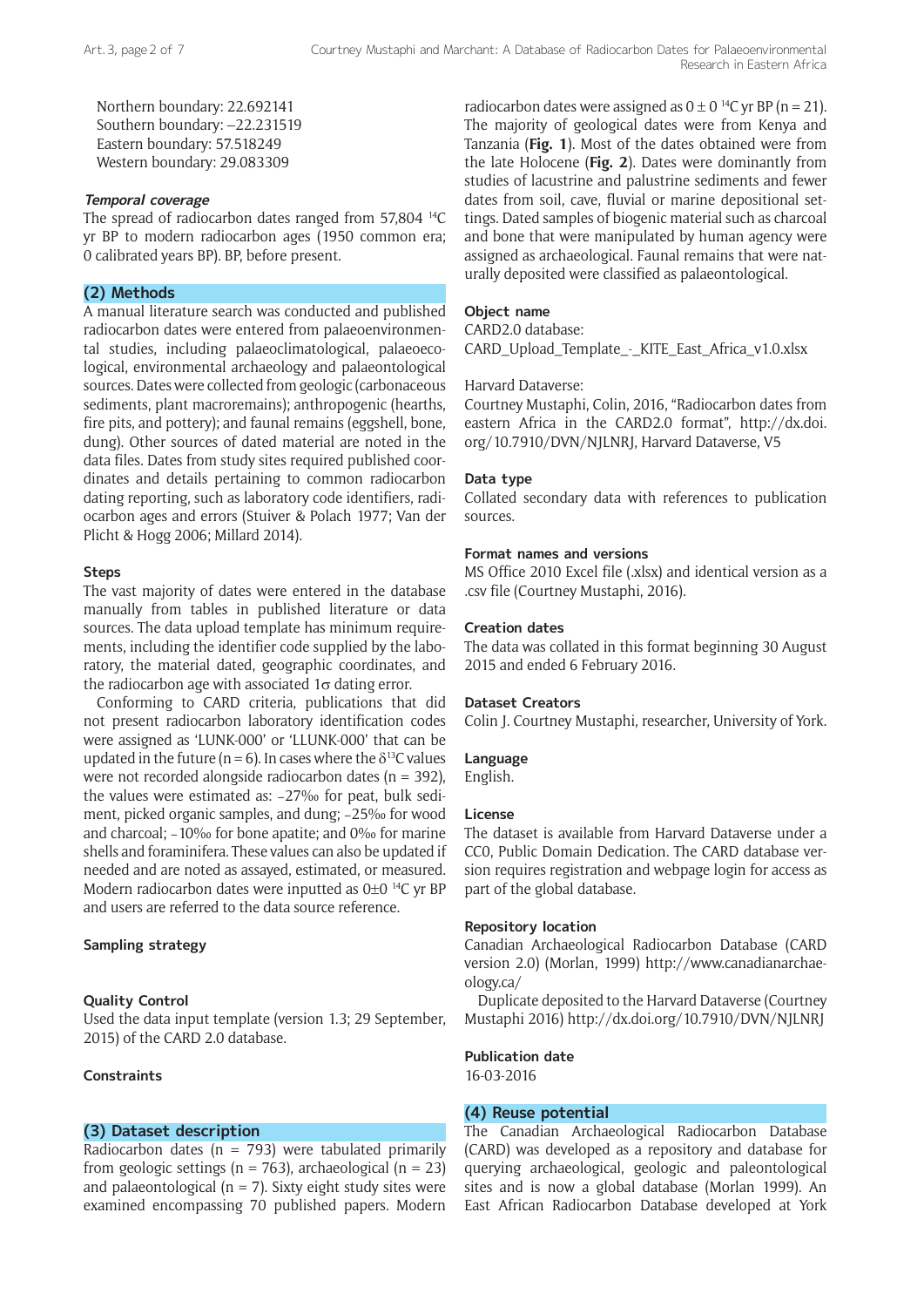

Figure 1: Map of eastern Africa and the locations of published radiocarbon dates presented in the dataset.

Institute for Tropical Ecosystems has been formatted to port into CARD2.0. It is freely available at [http://www.](http://www.canadianarchaeology.ca) [canadianarchaeology.ca.](http://www.canadianarchaeology.ca) Extremely few radiocarbon dates from Africa are stored within available databases (Chaput

& Gajewski in press) and most dates pertain to cultural artefacts and not environmental sources that are useful for palaeoenvironmental and palaeoecological querying. Here we present nearly 800 reported radiocarbon dates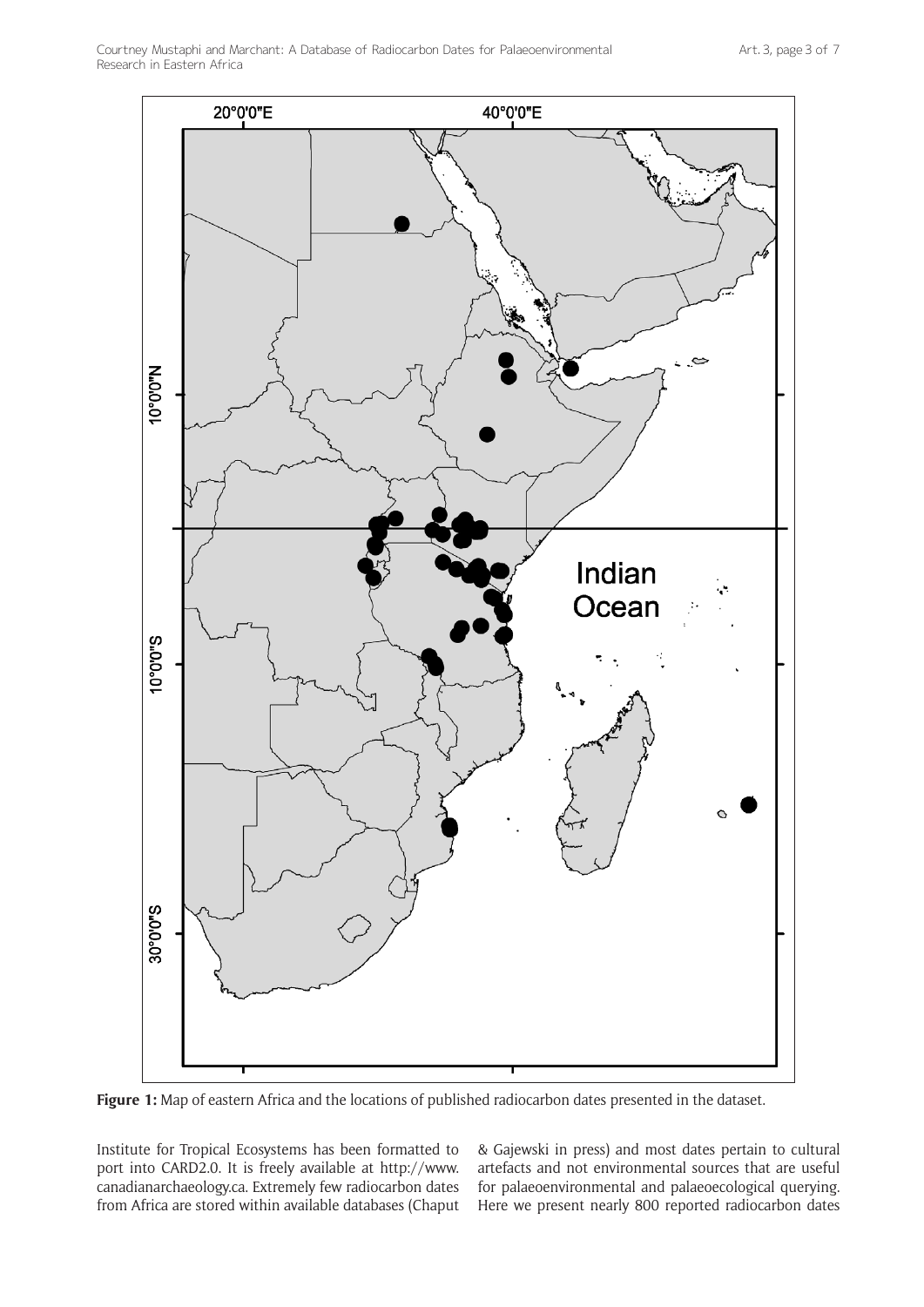

**Figure 2:** Histogram of uncalibrated radiocarbon dates in the dataset in 1000-year bins.

from eastern Africa, primarily derived from palaeoecological studies and encourage expansion by the palaeoecological, palaeontological and archaeological research communities with an interest in African climate, ecology, people and landscapes.

These data were compiled as part of ongoing work to collect palaeoenvironmental proxy data from study sites across eastern Africa and formatted to be shared via the global CARD database and website interface. This is especially important as few radiocarbon dates from Africa are readily available and here we present an initial fraction of the published dates from Africa. The database can be expanded as additional researchers contribute. These data can be used to examine environmental patterns of change across the region in the past (McClure 1976), including erosion and sediment accumulation rates (Goring et al. 2012; Crann et al. 2015), and past demographics using dated cultural material (Chaput et al. 2015). Sediment

accumulation rates in fragmentary and non-sequential depositional systems, such as fluvial, colluvial, and turbidite environments may need further scrutiny due to the complexity of reworking, depositional hiatus, and instantaneous events (Chiverrell et al. 2009). Furthermore, caveats have been identified for the use of radiocarbon dates as potential proxies of ancient population numbers and this remains an active topic in archaeology (Shennan et al. 2013; Timpson et al. 2014; Attenbrow & Hiscock 2015; Brown 2015). Individual studies will require scrutiny of the radiocarbon data applied to investigate past demographies and substantiate the use of such proxy data (Torfing 2015). Palaeoenvironmental data continues to be accrued into various repositories and databases but all rely on baseline geochronological data. To improve reproducibility and data sharing, we suggest explicit presentation of stratigraphic and geochronological controls in papers so that age-depth models can be reconstructed.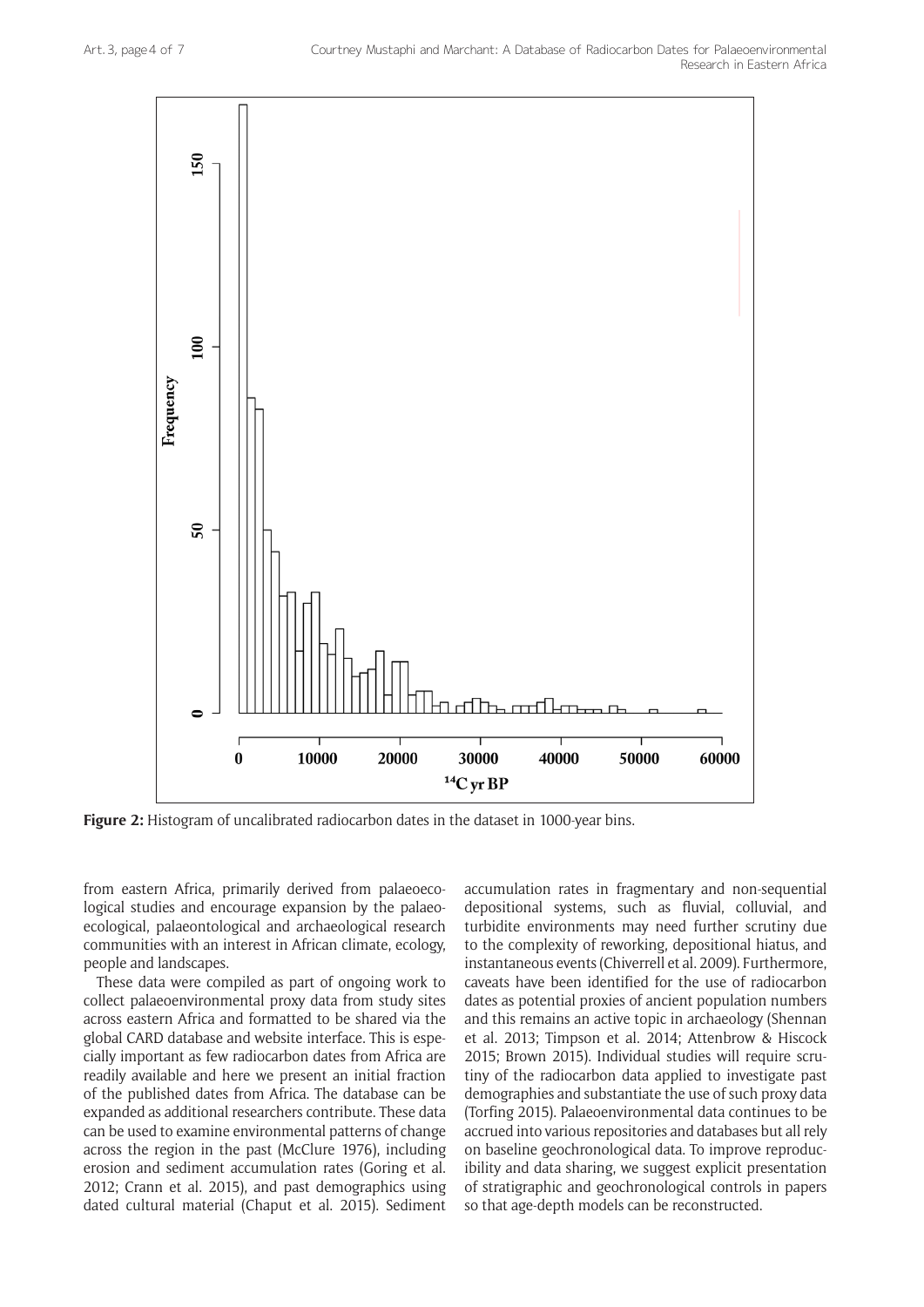We present the CARD2.0 database as a useful and readily accessible repository for radiocarbon age determinations from studies in Africa and hope to expand upon these initial samples with further effort in the research community for open-access use. It is foreseeable that there will be increasing global requirements for databased and referenced palaeoenvironmental data from multiple user groups across multiple disciplines in ecology, conservation, land management, policy, palaeoecology, environmental modeling, anthropology, archaeology, sedimentology, geochronology and education (Kriegel et al. 2010; Brewer et al. 2012; Marchant and Lane 2015).

# **Acknowledgements**

We thank Richard Morlan and Andrew Martindale for developing and maintaining the CARD 2.0 database. We thank all participants of the PAGES LandCover6k working group on land cover and land use in East Africa hosted by the British Institute in Eastern Africa, Nairobi, Kenya (22–23 October, 2015).

# **Competing Interests**

The authors declare that they have no competing interests.

# **References**

- **Anderson, E C** and **Libby, W F** 1951 World-wide distribution of natural radiocarbon. *Physical Review*, 81: 64. DOI:<http://dx.doi.org/10.1103/PhysRev.81.64>
- **Arnold, J R** and **Libby, W F** 1949 Age determinations by radiocarbon content: checks with samples of known age. *Science*, 110: 678–680. DOI: [http://dx.doi.](http://dx.doi.org/10.1126/science.110.2869.678) [org/10.1126/science.110.2869.678](http://dx.doi.org/10.1126/science.110.2869.678)
- **Attenbrow, V** and **Hiscock, P** 2015 Dates and demography: are radiometric dates a robust proxy for long-term prehistoric demographic change? *Archaeology in Oceania*, 50: 30–36. DOI: [http://dx.doi.](http://dx.doi.org/10.1002/arco.5052) [org/10.1002/arco.5052](http://dx.doi.org/10.1002/arco.5052)
- **Birks, H J B** 2012 Ecological palaeoecology and conservation biology: controversies, challenges, and compromises. *International Journal of Biodiversity Science, Ecosystem Services and Management*, 8: 292–304.
- **Braconnot, P, Harrison, S P, Kageyama, M, Bartlein, P J, Masson-Delmotte, V, Abe-Ouchi, A, Otto-Bliesner, B** and **Zhao, Y** 2012 Evaluation of climate models using palaeoclimatic data. *Nature Climate Change*, 2: 417–424. DOI: [http://dx.doi.org/](http://dx.doi.org/10.1038/nclimate1456) [10.1038/nclimate1456](http://dx.doi.org/10.1038/nclimate1456)
- **Brewer, S, Jackson, S T** and **Williams, J W** 2012 Paleoecoinformatics: applying geohistorical data to ecological questions. *Trends in Ecology and Evolution*, 27: 104–112. DOI: [http://dx.doi.org/10.1016/j.tree.](http://dx.doi.org/10.1016/j.tree.2011.09.009) [2011.09.009](http://dx.doi.org/10.1016/j.tree.2011.09.009)
- **Brown, W A** 2015 Through a filter, darkly: Population size estimation, systematic error, and random error in radiocarbon-supported demographic temporal frequency analysis. *Journal of Archaeological Science*, 53: 133–147. DOI: [http://dx.doi.org/10.1016/j.](http://dx.doi.org/10.1016/j.jas.2014.10.013) [jas.2014.10.013](http://dx.doi.org/10.1016/j.jas.2014.10.013)
- **Chaput, M A** and **Gajewski, K** (in press) Radiocarbon dates as estimates of ancient human population size.

*Anthropocene*. DOI: [http://dx.doi.org/10.1016/j.](http://dx.doi.org/10.1016/j.ancene.2015.10.002) [ancene.2015.10.002](http://dx.doi.org/10.1016/j.ancene.2015.10.002)

- **Chaput, M A, Kriesche, B, Betts, M, Martindale, A, Kulik, R, Schmidt, V** and **Gajewski, K** 2015 Spatiotemporal distribution of Holocene populations in North America. *Proceedings of the National Academy of Sciences of the United States of America*, 112: 12127–12132. DOI: [http://dx.doi.org/10.1073/](http://dx.doi.org/10.1073/pnas.1505657112) [pnas.1505657112](http://dx.doi.org/10.1073/pnas.1505657112)
- **Chiverrell, R D C, Foster, G C, Thomas, G S P, Marshall, P** and **Hamilton, D** 2009 Robust chronologies for landform development. *Earth Surface Processes and Landforms*, 34: 319–328. DOI: [http://](http://dx.doi.org/10.1002/esp.1720) [dx.doi.org/10.1002/esp.1720](http://dx.doi.org/10.1002/esp.1720)
- **Courtney Mustaphi, CJ** 2016 Radiocarbon dates from eastern Africa in the CARD2.0 format. DOI: [http://dx.doi.](http://dx.doi.org/10.7910/DVN/NJLNRJ) [org/10.7910/DVN/NJLNRJ](http://dx.doi.org/10.7910/DVN/NJLNRJ), Harvard Dataverse, V5
- **Courtney Mustaphi, C J, Rucina, S M** and **Marchant, R** 2014 Training in emerging palaeoenvironmental approaches to researchers on the dynamics of East African ecosystems. *Frontiers of Biogeography*, 6: 169–172.
- **Crann, C A, Patterson, R T, Macumber, A L, Galloway, J M, Roe, H M, Blaauw, M, Swindles, G T** and **Falck, H** 2015 Sediment accumulation rates in subarctic lakes: Insights into age-depth modeling from 22 dated lake records from the Northwest Territories, Canada. *Quaternary Geochronology*, 27: 131–144. DOI: <http://dx.doi.org/10.1016/j.quageo.2015.02.001>
- **Daniau, A L, Harrison, S P** and **Bartlein, P J** 2010 Fire regimes during the Last Glacial. *Quaternary Science Reviews* 29: 2918–2930. DOI: [http://dx.doi.](http://dx.doi.org/10.1016/j.quascirev.2009.11.008) [org/10.1016/j.quascirev.2009.11.008](http://dx.doi.org/10.1016/j.quascirev.2009.11.008)
- **Gajewski, K** 2008 The Global Pollen Database in biogeographical and palaeoclimatic studies. *Progress in Physical Geography*, 32: 379–402. DOI: [http://](http://dx.doi.org/10.1177/0309133308096029) [dx.doi.org/10.1177/0309133308096029](http://dx.doi.org/10.1177/0309133308096029)
- **Gajewski, K, Lezine, A M, Vincens, A, Delestan, A** and **Sawada, M** 2002 Modern climate–vegetation– pollen relations in Africa and adjacent areas. *Quaternary Science Reviews*, 21: 1611–1631. DOI: [http://](http://dx.doi.org/10.1016/S0277-3791(01)00152-4) [dx.doi.org/10.1016/S0277-3791\(01\)00152-4](http://dx.doi.org/10.1016/S0277-3791(01)00152-4)
- **Gajewski, K, Muñoz, S, Peros, M, Viau, A, Morlan, R** and **Betts, M** 2011 The Canadian archaeological radiocarbon database (CARD): archaeological 14C dates in North America and their paleoenvironmental context. *Radiocarbon*, 53: 371–394.
- **Gayo, E M, Latorre, C** and **Santoro, C M** 2015 Timing of occupation and regional settlement patterns revealed by time-series analyses of an archaeological radiocarbon database for the South-Central Andes (16–25 S). *Quaternary International*, 356: 4–14. DOI: <http://dx.doi.org/10.1016/j.quaint.2014.09.076>
- **Gillson, L** and **Marchant, R** 2014 From myopia to clarity: sharpening the focus of ecosystem management through the lens of palaeoecology. *Trends in Ecology and Evolution,* 29: 317–325. DOI: [http://dx.doi.](http://dx.doi.org/10.1016/j.tree.2014.03.010) [org/10.1016/j.tree.2014.03.010](http://dx.doi.org/10.1016/j.tree.2014.03.010)
- **Goring, S, Dawson, A, Simpson, G L, Ram, K, Graham, R W, Grimm, E C** and **Williams, J W** 2015 neotoma: A Programmatic Interface to the Neotoma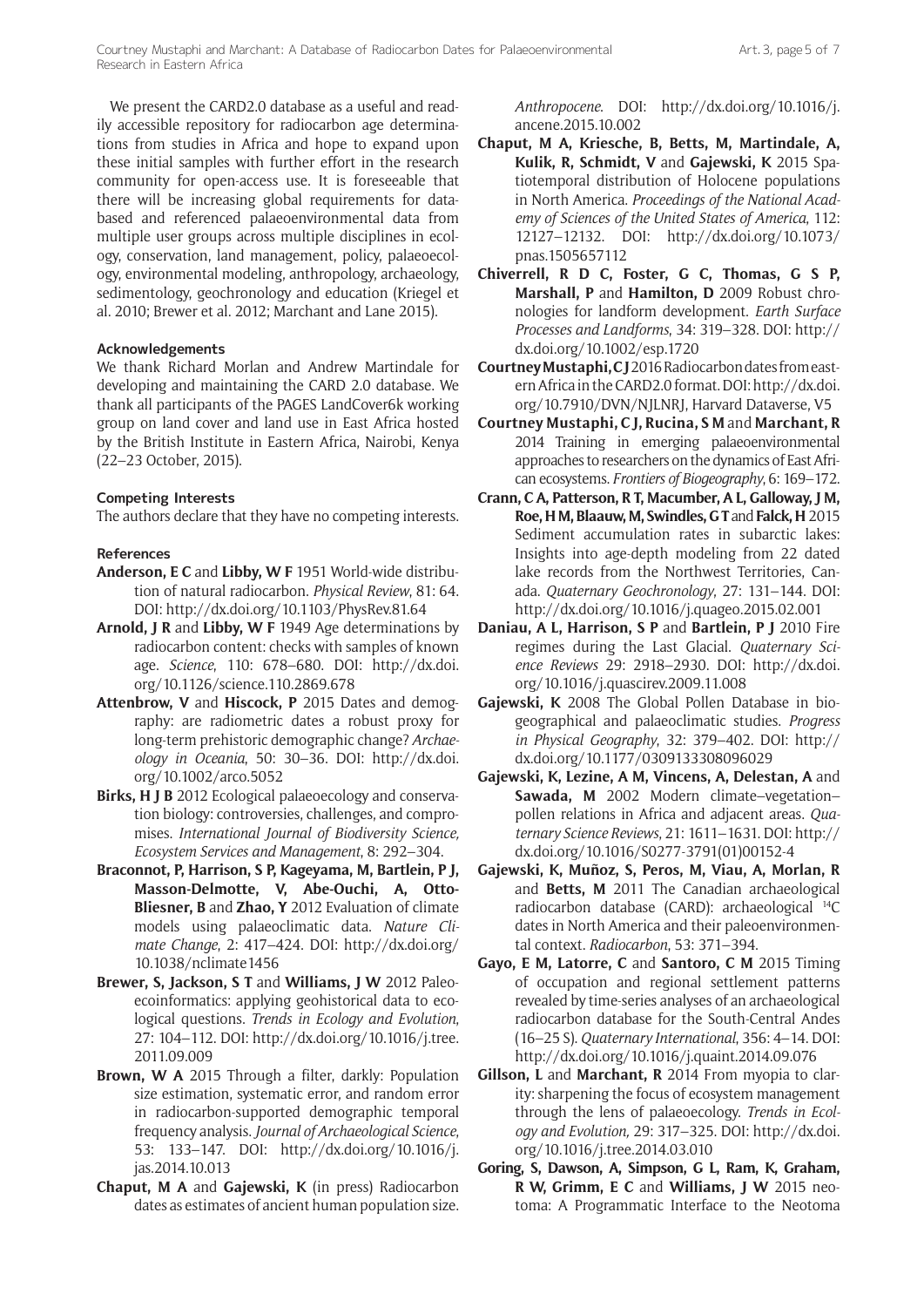Paleoecological Database. *Open Quaternary*, 1: 1–17. DOI: <http://dx.doi.org/10.5334/oq.ab>

- **Goring, S, Williams, J W, Blois, J L, Jackson, S T, Paciorek, C J, Booth, R K, Marlon, J R, Blaauw, M** and **Christen, J A** 2012 Deposition times in the northeastern United States during the Holocene: establishing valid priors for Bayesian age models. *Quaternary Science Reviews*, 48: 54–60. DOI: [http://](http://dx.doi.org/10.1016/j.quascirev.2012.05.019) [dx.doi.org/10.1016/j.quascirev.2012.05.019](http://dx.doi.org/10.1016/j.quascirev.2012.05.019)
- **Grimm, E C** 2008 Neotoma: an ecosystem database for the Pliocene, Pleistocene, and Holocene. *Illinois State Museum Science Papers*, E: 1.
- **Grimm, E C, Bradshaw, R H W, Brewer, S, Flantua, S, Giesecke, T, Lézine, A M, Takahara, H** and **Williams, J W** 2013 Databases and their application. In: Encyclopedia of Quaternary Science (Eds. S.A. ELIAS & C.J. MOCK). Elsevier, Amsterdam. 831–838. DOI: [http://](http://dx.doi.org/10.1016/B978-0-444-53643-3.00174-6) [dx.doi.org/10.1016/B978-0-444-53643-3.00174-6](http://dx.doi.org/10.1016/B978-0-444-53643-3.00174-6)
- **Kriegel, H P, Kröger, P, Van Der Meijden, C H, Obermaier, H, Peters, J** and **Renz, M** 2010 Towards archaeo-informatics: scientific data management for archaeobiology. In: *Scientific and Statistical Database Management*, Volume 6187. Springer, Berlin, pp. 169–177. DOI: [http://dx.doi.org/10.1007/](http://dx.doi.org/10.1007/978-3-642-13818-8_14) [978-3-642-13818-8\\_14](http://dx.doi.org/10.1007/978-3-642-13818-8_14)
- **Libby, W F** 1946 Atmospheric helium three and radiocarbon from cosmic radiation. *Physical Review,* 69: 671. DOI: <http://dx.doi.org/10.1103/PhysRev.69.671.2>
- **Libby, W F, Anderson, E C** and **Arnold, J R** 1949 Age determination by radiocarbon content: world-wide assay of natural radiocarbon. *Science*, 109: 227–228. DOI: <http://dx.doi.org/10.1126/science.109.2827.227>
- **Marchant, R, Almeida, L, Behling, H, Berrio, J C, Bush, M, Cleef, A, Duivenvoorden, J, Kappelle, M, De Oliveira, P, DE Oliveira-Filho, A T** and **Lozano-Garćia, S** 2002 Distribution and ecology of parent taxa of pollen lodged within the Latin American Pollen Database. *Review of Palaeobotany and Palynology*, 121: 1–75. DOI: [http://dx.doi.org/](http://dx.doi.org/10.1016/S0034-6667(02)00082-9) [10.1016/S0034-6667\(02\)00082-9](http://dx.doi.org/10.1016/S0034-6667(02)00082-9)
- **Marchant, R** and **Lane, P** 2015 Past perspectives for the future: foundations for sustainable development in East Africa. *Journal of Archaeological Science* 51: 12–21. DOI: [http://dx.doi.org/10.1016/j.](http://dx.doi.org/10.1016/j.jas.2013.07.005) [jas.2013.07.005](http://dx.doi.org/10.1016/j.jas.2013.07.005)
- **Marlon, J R, Kelly, R, Daniau, A-L, Vannière, B, Power, M J, Bartlein, P, Higuera, P, Blarquez, O, Brewer, S, Brücher, T, Feurdean, A, Gil-Romera, G, Iglesias, V, Maezumi, S Y, Magi, B, Courtney Mustaphi, C J** and **Zhihai, T** 2015 Reconstructions of biomass burning from sediment charcoal records to improve data-model comparisons. *Biogeosciences Discussions*, 12: 18571–18623. DOI: [http://dx.doi.](http://dx.doi.org/10.5194/bgd-12-18571-2015) [org/10.5194/bgd-12-18571-2015](http://dx.doi.org/10.5194/bgd-12-18571-2015)
- **Mcclure, H A** 1976 Radiocarbon chronology of late Quaternary lakes in the Arabian Desert. *Nature,* 263: 755–756. DOI: [http://dx.doi.org/10.1038/](http://dx.doi.org/10.1038/263755a0) [263755a0](http://dx.doi.org/10.1038/263755a0)
- **Millard, A R** 2014 Conventions for reporting radiocarbon determinations. *Radiocarbon*, 56: 555–559. DOI: <http://dx.doi.org/10.2458/56.17455>
- **Morlan, R** 1999 Canadian archaeological radiocarbon database: establishing conventional ages. *Canadian Journal of Archaeology*, 23: 3–10.
- **Power, M J, Marlon, J, Ortiz, N, Bartlein, P J, Harrison, S P, Mayle, F E, Ballouche, A, Bradshaw, R H W, Carcaillet, C, Cordova, C** and **Mooney, S** 2008 Changes in fire regimes since the Last Glacial Maximum: an assessment based on a global synthesis and analysis of charcoal data. *Climate Dynamics*, 30: 887–907. DOI: [http://dx.doi.org/10.1007/](http://dx.doi.org/10.1007/s00382-007-0334-x) [s00382-007-0334-x](http://dx.doi.org/10.1007/s00382-007-0334-x)
- **Rull, V** 2014 Time continuum and true long-term ecology: from theory to practice. *Frontiers in Ecology and Evolution*, 2: 75. DOI: [http://dx.doi.org/10.3389/](http://dx.doi.org/10.3389/fevo.2014.00075) [fevo.2014.00075](http://dx.doi.org/10.3389/fevo.2014.00075)
- **Shennan, S, Downey, S S, Timpson, A, Edinborough, K, Colledge, S, Kerig, T, Manning, K** and **Thomas, M G** 2013 Regional population collapse followed initial agriculture booms in mid-Holocene Europe. *Nature Communications*, 4: 2486. DOI: [http://dx.doi.org/](http://dx.doi.org/10.1038/ncomms3486) [10.1038/ncomms3486](http://dx.doi.org/10.1038/ncomms3486)
- **Stuiver, M** and **Polach, H A** 1977 Discussion; reporting of C-14 data. *Radiocarbon*, 19: 355–363.
- **Timpson, A, Colledge, S, Crema, E, Edinborough, K, Kerig, T, Manning, K, Thomas, M G** and **Shennan, S** 2014 Reconstructing regional population fluctuations in the European Neolithic using radiocarbon dates: a new case-study using an improved method. *Journal of Archaeological Science*, 52: 549–557. DOI: [http://dx.doi.org/10.1016/](http://dx.doi.org/10.1016/j.jas.2014.08.011) [j.jas.2014.08.011](http://dx.doi.org/10.1016/j.jas.2014.08.011)
- **Torfing, T** 2015 Layers of assumptions: A reply to Timpson, Manning, and Shennan. *Journal of Archaeological Science*, 63: 203–205. DOI: [http://dx.doi.](http://dx.doi.org/10.1016/j.jas.2015.08.017) [org/10.1016/j.jas.2015.08.017](http://dx.doi.org/10.1016/j.jas.2015.08.017)
- **Trumbore, S E** 2000 Radiocarbon geochronology. In: Noller, J S, Sowers, J M and Lettis, W R (Eds.) *Quaternary geochronology: Methods and applications*. AGU, Washington DC, pp. 41–60.
- **Van Der Plicht, J** and **Hogg, A** 2006 A note on reporting radiocarbon. *Quaternary Geochronology*, 1: 237–240. DOI: [http://dx.doi.org/10.1016/j.quageo.](http://dx.doi.org/10.1016/j.quageo.2006.07.001) [2006.07.001](http://dx.doi.org/10.1016/j.quageo.2006.07.001)
- **Willis, K J** and **Birks, H J B** 2006 What is natural? The need for a long-term perspective in biodiversity conservation. *Science*, 314: 1261–1265. DOI: [http://](http://dx.doi.org/10.1126/science.1122667) [dx.doi.org/10.1126/science.1122667](http://dx.doi.org/10.1126/science.1122667)